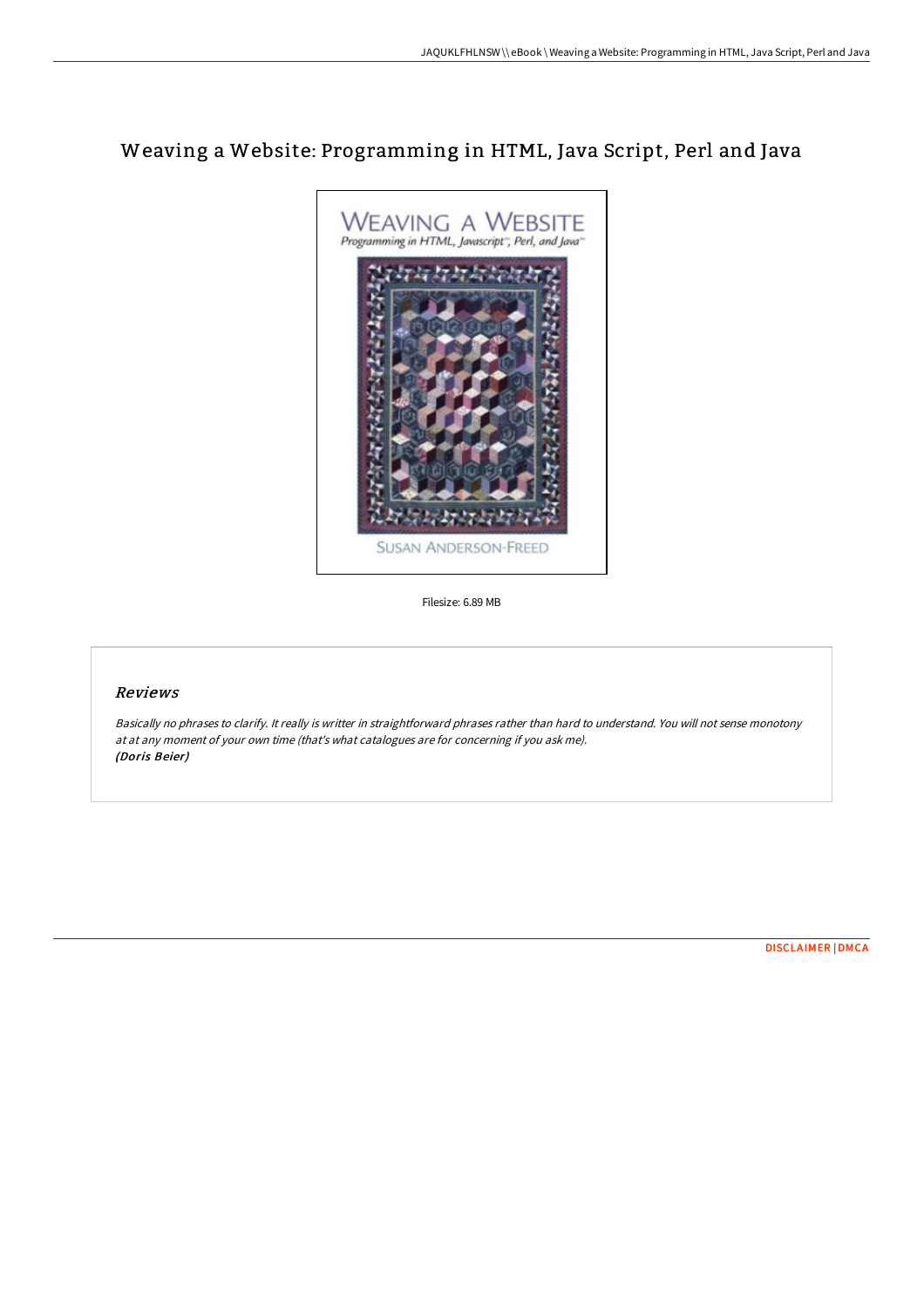#### WEAVING A WEBSITE: PROGRAMMING IN HTML, JAVA SCRIPT, PERL AND JAVA



To read Weaving a Website: Programming in HTML, Java Script, Perl and Java eBook, you should refer to the web link below and download the document or gain access to additional information which might be related to WEAVING A WEBSITE: PROGRAMMING IN HTML, JAVA SCRIPT, PERL AND JAVA book.

Prentice Hall, 2001. Book Condition: New. Brand New, Unread Copy in Perfect Condition. A+ Customer Service! Summary: I. HTML. 1. Introduction to HTML 2. Fonts, Colors, and Character Entities. 3. Lists. 4. Tables. 5. Links and Images. 6. Frames and Images. 7. Cascading Style Sheets. II. JAVASCRIPT. 8. Introduction to JavaScript. 9. Arithmetic Statements. 10. Selection Statements. 11. Iteration Statements. 12. Functions and Objects. 13. Arrays. 14. Forms and Form Elements. 15. String, RegExp, and Date Objects. III. PERL. 16. Introduction to Perl: Web Basics and Scalars. 17. Arrays, References, Hashes, and Iteration. 18. URLencoding, Patterns, Text Fields, and Selection Statements. 19. Subroutines, Text Areas, Radio Buttons, CheckBoxes, and Select Lists. 20. Multiple Field, Forms, E-mail, Files, and CGI.pm. IV. JAVA. 21. Introduction to Java: Applets, Primitive Data Types, and Text Fields and Areas. 22. Selection and Iteration Statements, Buttons and Arrays. 23. Layouts. 24. Colors and Fonts. 25. AWT Form Elements. 26. Mouse Events and Graphics. 27. Swing Basics. 28. Swing Form Elements. V. APPENDICES. Appendix A: HTML Character Entities. Appendix B: JavaScript Operator Precedence Hierarchy. Appendix C: Perl Operator Precedence Hierarchy. Appendix D: Java Operator Precedence Hierarchy. Appendix E: The Java Character and String Classes. Appendix F: List of Figures. Appendix G: List of Programs. Index.

 $\blacksquare$ Read Weaving a Website: [Programming](http://digilib.live/weaving-a-website-programming-in-html-java-scrip.html) in HTML, Java Script, Perl and Java Online  $\overline{\phantom{a}}^{\rm ps}$ Download PDF Weaving a Website: [Programming](http://digilib.live/weaving-a-website-programming-in-html-java-scrip.html) in HTML, Java Script, Perl and Java